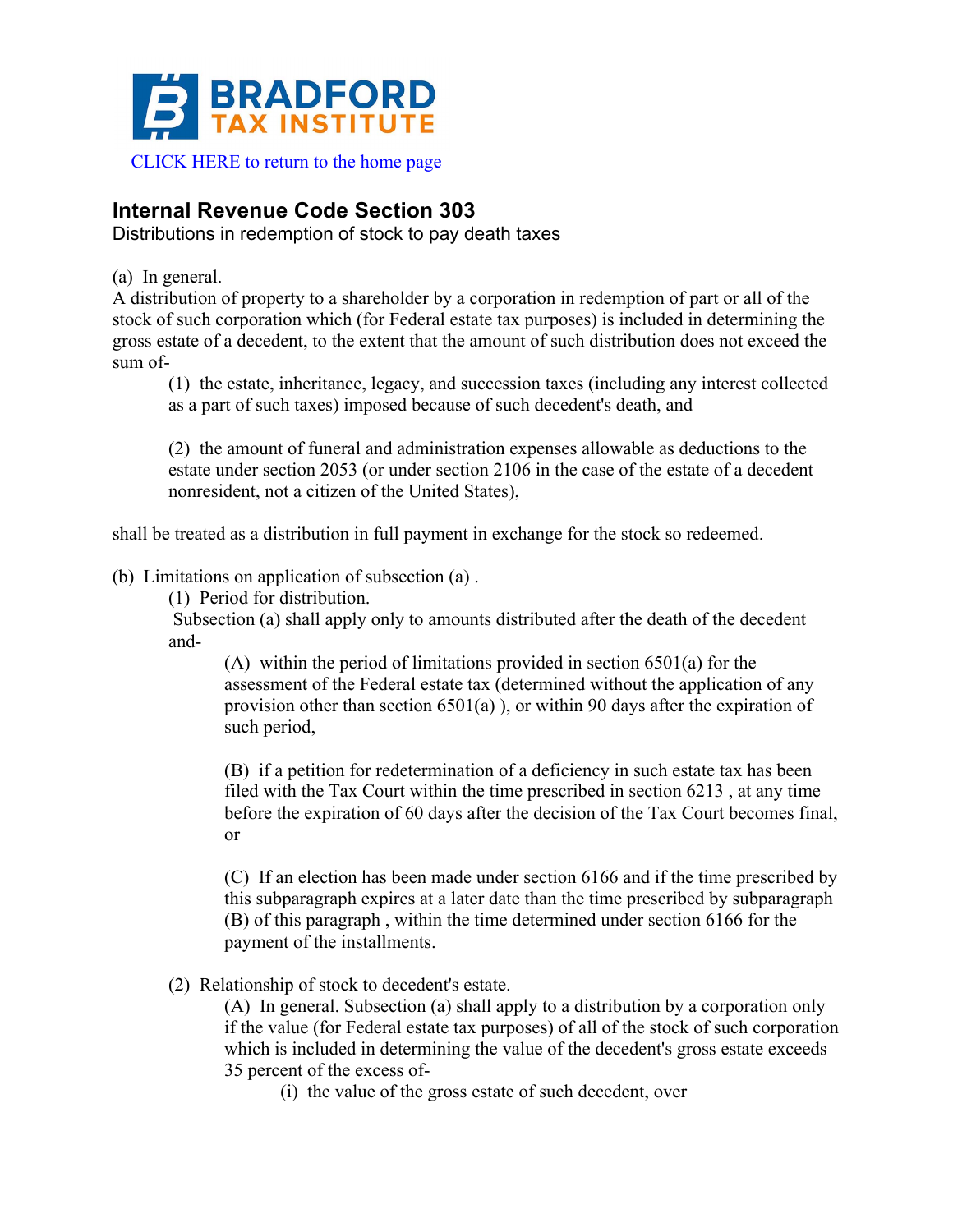(ii) the sum of the amounts allowable as a deduction under section 2053 or 2054 .

(B) Special rule for stock in 2 or more corporations. For purposes of subparagraph (A) , stock of 2 or more corporations, with respect to each of which there is included in determining the value of the decedent's gross estate 20 percent or more in value of the outstanding stock, shall be treated as the stock of a single corporation. For purposes of the 20-percent requirement of the preceding sentence, stock which, at the decedent's death, represents the surviving spouse's interest in property held by the decedent and the surviving spouse as community property or as joint tenants, tenants by the entirety, or tenants in common shall be treated as having been included in determining the value of the decedent's gross estate.

(3) Relationship of shareholder to estate tax.

Subsection (a) shall apply to a distribution by a corporation only to the extent that the interest of the shareholder is reduced directly (or through a binding obligation to contribute) by any payment of an amount described in paragraph (1) or (2) of subsection (a) .

(4) Additional requirements for distributions made more than 4 years after decedent's death.

In the case of amounts distributed more than 4 years after the date of the decedent's death, subsection (a) shall apply to a distribution by a corporation only to the extent of the lesser of-

(A) the aggregate of the amounts referred to in paragraph  $(1)$  or  $(2)$  of subsection (a) which remained unpaid immediately before the distribution, or

(B) the aggregate of the amounts referred to in paragraph (1) or (2) of subsection (a) which are paid during the 1-year period beginning on the date of such distribution.

(c) Stock with substituted basis.

If-

(1) a shareholder owns stock of a corporation (referred to in this subsection as "new stock") the basis of which is determined by reference to the basis of stock of a corporation (referred to in this subsection as "old stock"),

(2) the old stock was included (for Federal estate tax purposes) in determining the gross estate of a decedent, and

(3) subsection (a) would apply to a distribution of property to such shareholder in redemption of the old stock,

then, subject to the limitations specified in subsection (b) , subsection (a) shall apply in respect of a distribution in redemption of the new stock.

(d) Special rules for generation-skipping transfers.